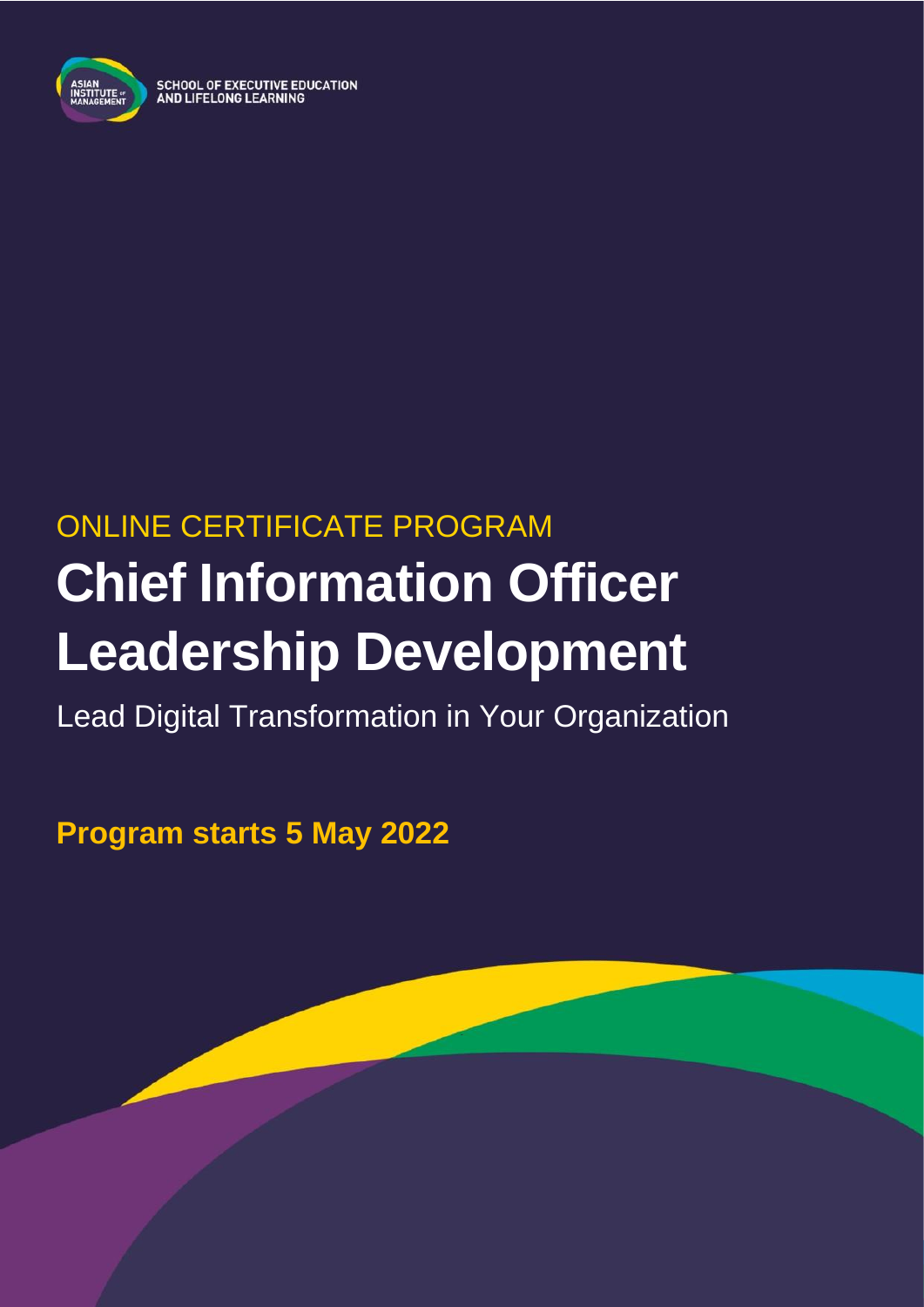

### **ONLINE CERTIFICATE PROGRAM Chief Information Officer Leadership Development**

### Lead Digital Transformation in Your Organization

### **\_\_\_ OVERVIEW**

Today's business environment is ever - changing and unpredictable. With so many technologies available, it is a must to correctly determine which solutions are useful for your business, positively impact customer engagement and satisfaction, and translate into tangible benefits reflected in the bottom line .

With the increased pressure for businesses to go digital, CIOs and business leaders driving their company's digital transformation must adopt four roles in the company: strategist, catalyst, technologist, and implementor. They have become the conductor of business innovation through technology and drivers of value in the digital era.

In this program, you will be immersed in the best practices and new trends of technology management and business solutions. You will learn the pillars of digital transformation, why platforms beat products, and how to make a digital business platform designed for sustainable growth and success. You will also learn how to launch, grow, and leverage the principles of open innovation for your digital business platform, as well as acquire relevant knowledge on its governance. You will be able to strategically evaluate competitors and gain a futuristic view of digital transformation across industries. Through practical exercises, you will also have an opportunity to design strategic business solutions in different scenarios using technology.

Most importantly, you will develop your leadership agility and capabilities in managing and retaining top talent responsible for driving the organization's digital transformation.

### **SCHEDULE**

May 5, 12, 19, 26, June 2, 9, 16, 23, 30, July 7, 14, 21, 2022 (Thursdays)

5:30 PM to 9:00 PM (GMT+08)

**Except** June 2, 2022, 8:30 AM to 12:00 PM **(GMT+08)**

### **FORMAT**

Live Online

### **FEES**

PHP 75,000.00 or USD 1,500.00 \*USD 1 = PHP 50.00

**Alumni status will be granted upon completion of the program**

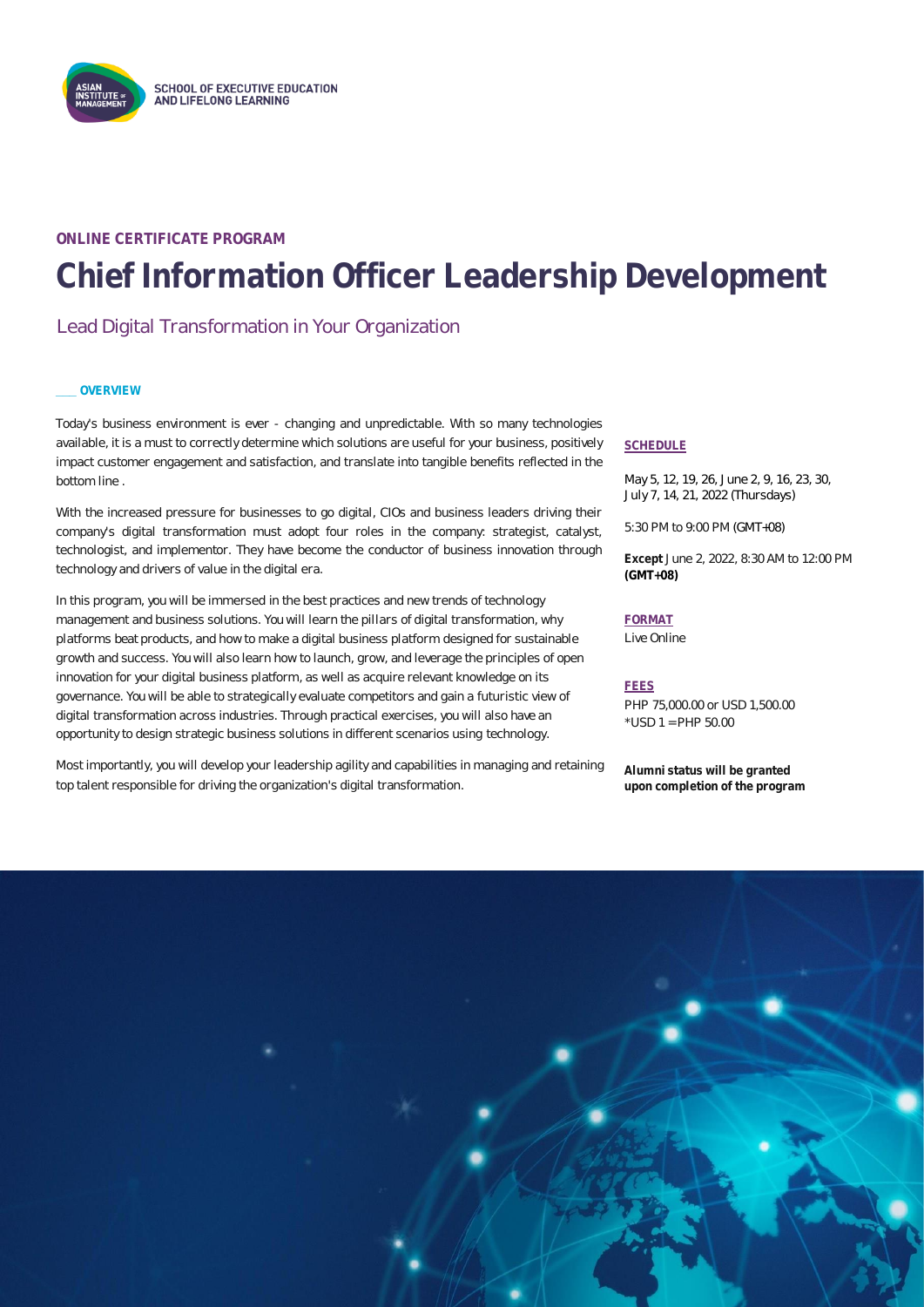

### **PROGRAM OBJECTIVES**

This interactive online program provides insights and strategies for designing, monetizing, and launching a digital platform for the organization. It aims to develop top- notch CIOs and business leaders who understand and maximize the many possible ways to drive digital transformation.

By joining the program, participants will:

- Understand the fundamentals of Digital Transformation and align its process with current business strategies
- Gain fresh strategic insights that will boost leadership agilityand speed of digital transformation
- Gain a deeper understanding and appreciation of the latest technology trends and digital tools to drive business innovation in the company
- Enhance their strategic thinking, ability to excellently execute plans, and ability to lead and manage a world-class IT organization
- Be able to create a roadmap for Digital Transformation strategies and initiatives for the business
- Be able to apply learnings and best practices in day-to-day IT operations.

### **KEY BENEFITS**

**Well-Structured Program and World- Class Faculty**

The online program offers a venue for high- impact learning with real - time, experiential, and interactive online sessions. Participants will learn from AIM 's world- class faculty and its network of industry leaders and practitioners.

**Develop Top- Notch CIOs and Business Leaders who Drive Digital Transformation**

The program will develop current and aspiring CIOS and business leaders into top- notch drivers of digital transformation who can create and lead well - designed digital transformation roadmaps for their company. It will develop strategic thinking for aligning digital transformation initiatives with the company's objectives. It will teach participants how to maximize IT investments and leverage leading- edge technologies for the company's competitive advantage.

**Enhanced Leadership and Management Skills of Digital Transformation Leaders**

The program enhances the participants ' capability to lead and manage a world- class IT organization. It develops people management skills for attracting, managing, and retaining top talent who are key drivers in their company's digital transformation journey.

### WHO SHOULD ATTEND

**Current and aspiring Chief Information Technology Officers, IT Managers, Supervisors, Specialists, Hardware Engineers, SoftwareProgrammers** who want to be top-notch CIOs or IT Directors

**Business Leaders and Senior Executives** responsible for driving the company's digital transformation initiatives

**Entrepreneurs and Business Owners** who want to understand how to maximize their digital technology investments or drive technology adoption for their business



### **FOR INQUIRIES:**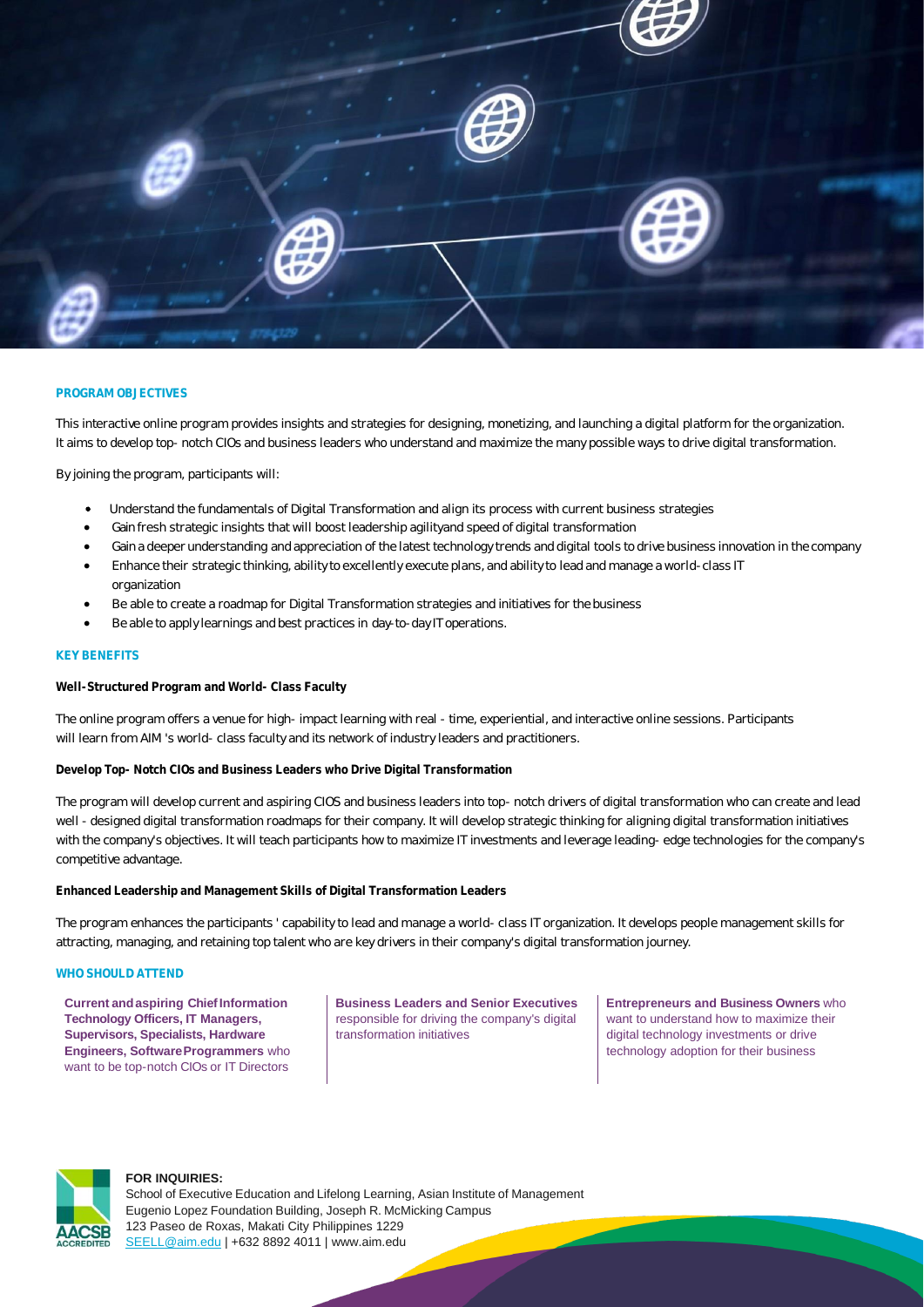

### **WHAT YOU WILL LEARN**

### **PROGRAM LEARNING CONTENT**



**With One-on-One Executive Coaching**



**FOR INQUIRIES:**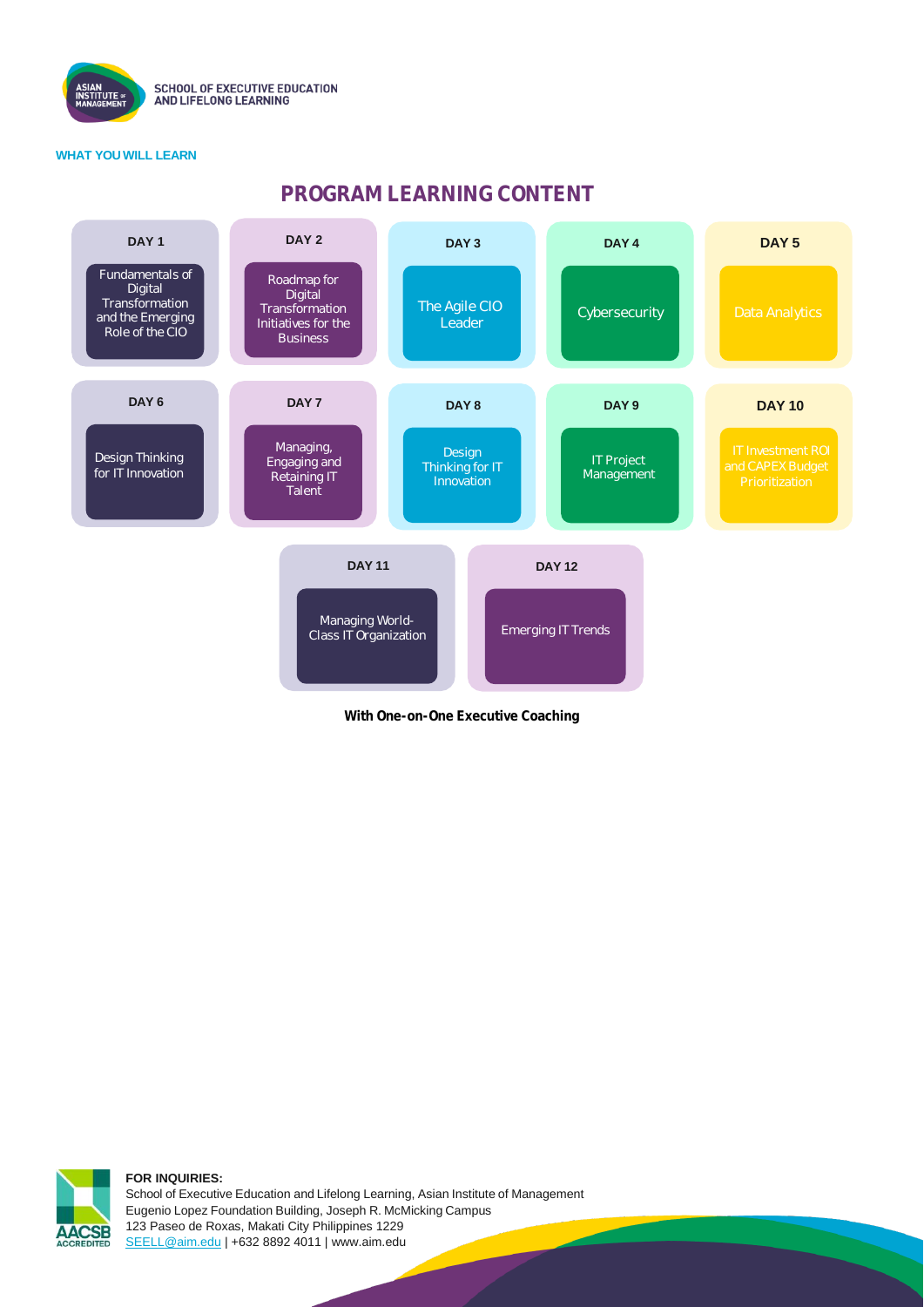# **Reference Book: "Managing Information Technology", published by Springer(Germany)**



 $@$  Springer

### **ABOUT THE BOOK**

There are two different, interdependent components of IT that are important to a CIO: strategy, which is long- term; and tactical and operational concerns, which are short - term. Based on this distinction and its repercussions, this book clearly separates strategy from day-to-day operations and projects from operations the two most important functions of a CIO. It starts by discussing the ideal organization of an IT department and the rationale behind it, and then goes on to debate the most pressing need managing operations. It also explains some best industry standards and their practical implementation, and discusses project management, again highlighting the differences between the methodologies used in projects and those usedin operations.

A special chapter is devoted to the cutover of projects into operations, a critical aspect seldom discussed in detail. Other chapters touch on the management of IT portfolios, project governance, as well as agile project methodology, how it differs from the waterfall methodology, and when it is convenient to apply each. Taking the fundamental principles of IT service management and best practices in project management, the book offers a single, seamless reference for IT managers and professionals. It is highly practical, explaining how to apply these principles based on the author s extensive experience in Industry.

- Clearly distinguishes between strategic (long term) and operational (short term) concerns.
- Unites long term sustainability with shortterm project management.
- Presents a seamless reference for IT managers, with numerous examples and practical checklists.

**Participants to the program will receive a digital copy of Managing Information Technology as part of their course reading materials.**



### **FOR INQUIRIES:**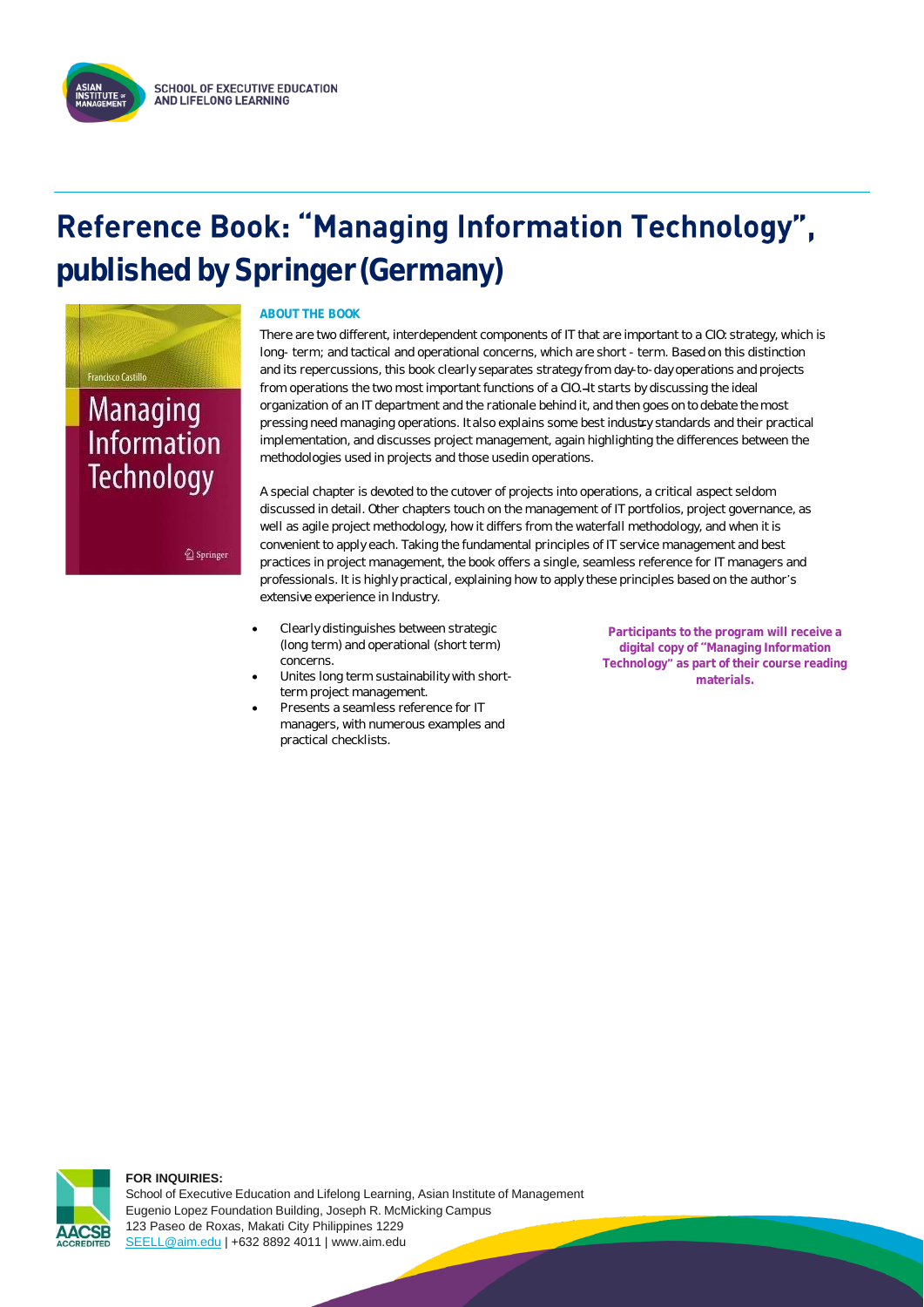

### **Your Program Faculty**



**Francisco Castillo, PhD., PMP, PfMP** Adjunct Faculty Asian Institute of Management

Francisco Castillo, PhD, PMP, PfMP, is part of the Adjunct Faculty of the Institute and author of the book "Managing Information Technology," published by Springer (Germany). He is affiliated with Maynilad Water Services, Inc. as Sr. Vice President and Chief Information Officer and worked previously for a multinational technology consulting company as Managing Consultant for the Asia- Pacific, for Phinma as Assistant to the Sr. Executive Vice President, and Universität Politecnica de Catalunya as Associate Director. He was recognized as the ASEAN CIO of the Year in 2013 and 2016.



**Maria Angelica B. Lleander** Adjunct Faculty Asian Institute of Management

Ma. Angelica B. Lleander (Marian) is a leadership and team coach with an Associate Certified Coach credential from the International Coach Federation (ICF). She obtained her coaching training and certifica from the Hudson Institute of Coaching (Santa Barbara, California) in 2012. She has been in the field of hun resources development for more than 30 years, heading the country Human Resources functions of globa companies such as Pfizer. She has a Master of Arts in Psychology degree from the Catholic University of America, a Master in Business Administration degree and a Bachelor of Science degree in Psychology from the University of the Philippines.

### **Michelle C. Antero**

Assistant Professor Asian Institute of Management

Michelle is an Assistant Professor and Associate Dean at Asian Institute of Management. She has a over a decade of experience working as an educator and is an Fellow of HEA. She taught at Zayed University, Copenhagen Business School and IT University of Copenhagen. She taught several undergraduate and graduate courses in Information Technology, Information Security, eBusiness, and Systems Analysis and Design.

She holds a Ph.D. in Information Systems from Copenhagen Business School, an M.Sc. in Analysis Design and Management of Information Systems (With Distinction) from London School of Economics, and a B.Sc. in Business Economics (deans medal) from the University of the Philippines.

Michelle also has over 12 years of extensive experience in Silicon Valley in California. She started her career at Accenture, where she advised several telecommunications and Silicon Valley companies across the U.S. and Asia. She is considered a Subject Matter Expert (SME) in telecommunications. She has successfully developed and implemented billing solutions for Incumbent Local Exchange Carriers (ILECS). She also managed, implemented, and tested various software development projects at AT&T. As the founder and Managing Director of Kasei Tech Solutions LLP, she consulted with various start-up founders in the US, Middle East and UK in areas of strategy, security, IT compliance and data analytics.



### **FOR INQUIRIES:**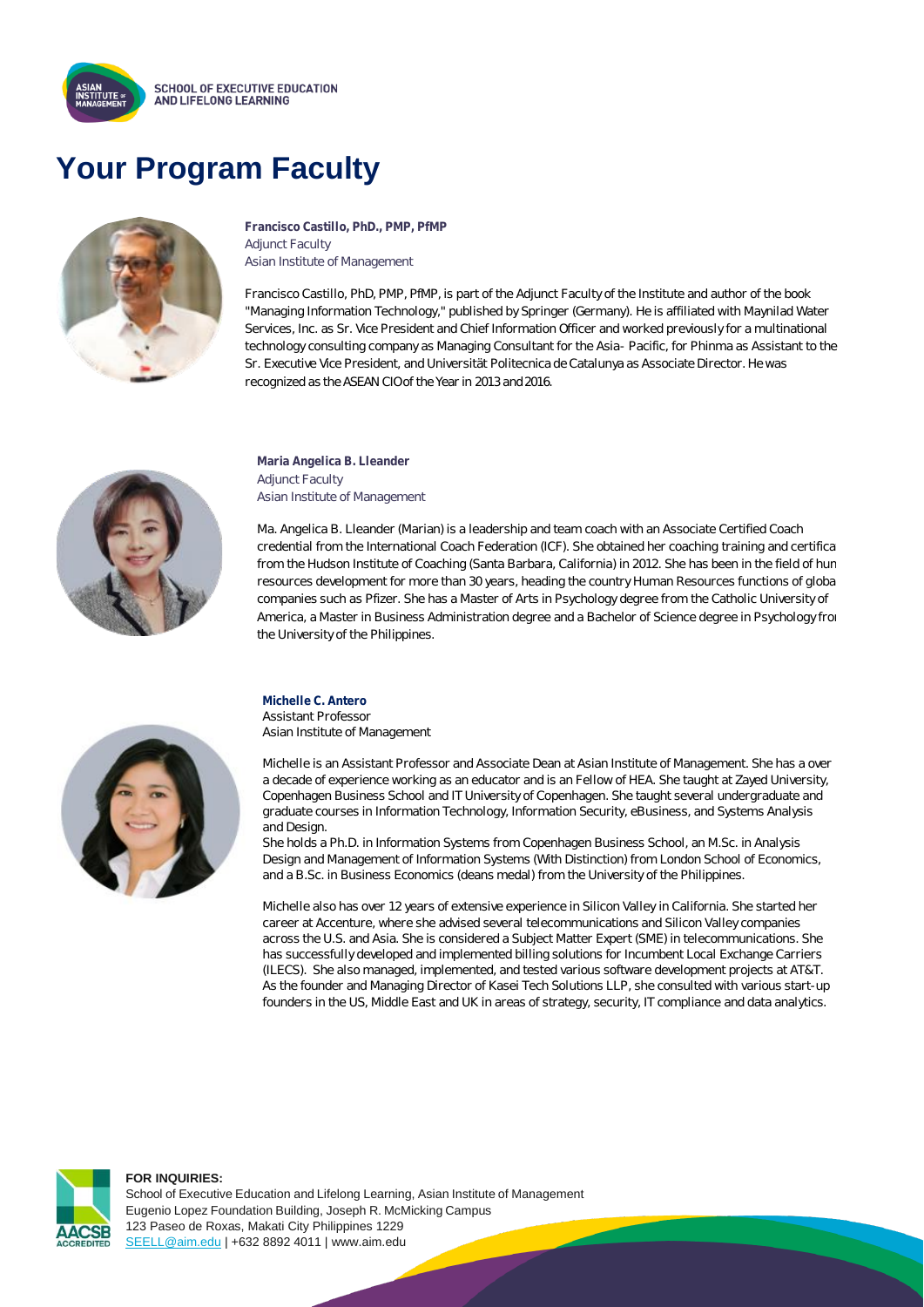

**SCHOOL OF EXECUTIVE EDUCATION AND LIFELONG LEARNING** 

> **Matthew George O. Escobido** Adjunct Faculty Asian Institute of Management



Prof. Matthew George O. Escobido is part of the Adjunct Faculty of the Institute. He was Program Director to the Institute's Department of Science and Technology-Leaders in Innovation Fellowship programs and the Master of Science in Innovation and Business. He started the Institute's Analytics Lab and Innovations Lab. He holds a Masters in System Design & Management from the Massachusetts Institute of Technology, a Master of Science in Mechanical Engineering at the Toyohashi University of Technology and an ABD (All but Ph.D. Dissertation) in Physics from the University of the Philippines. His expertise lies in Analytics, Innovation and Operations.



**Rafael L. Camus**  Clinical Professor, Strategy Asian Institute of Management

Rico has 14 years of management experience in Sales and Marketing, covering various products and industries, including consumer pharmaceuticals and mobile telecommunications. He moved over to the media industry in 2003, with ABS CBN Corp., as convergence became a buzzword and retired there after 17 years in different divisions and responsibilities. His most recent responsibility as Innovation Officer involves consulting with the operating business units and build a culture of innovation across the company. He holds an MBA, with a concentration in Marketing and a minor in Decision Sciences, from the Wharton School of the University of Pennsylvania.



**Bryan Joseph Anthony Q. Santiago** Adjunct Faculty Asian Institute of Management

Bryan Santiago is a creative problem solver who is passionate about customers, innovation, and collaboration. He is an Innovation Consultant with 17 years of experience working with Fortune 500 Companies specializing in Innovation Management, Crowd sourcing and Communities of Practice. He is also an experienced Program, Project and Service Delivery Manager. He is currently the Head for Special Projects in Sky Cable Corporation where he is responsible for overseeing and managing Business Transformation and Digital Transformation Projects for the organization. He formerly worked for ABS-CBN Corporation as an Innovation Officer where he was responsible for leading and facilitating Design Thinking and Open Innovation Workshops.



### **FOR INQUIRIES:**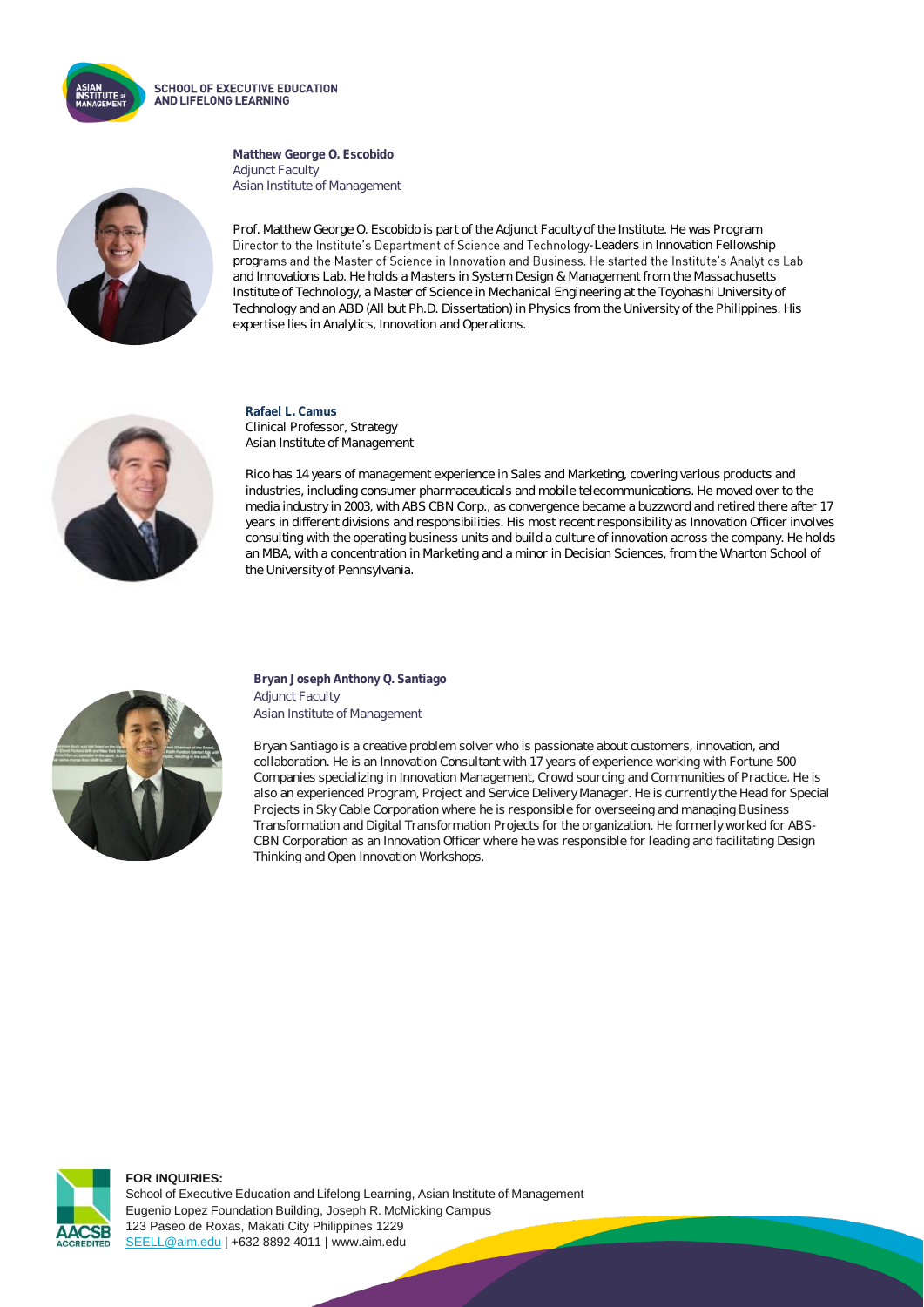

**SCHOOL OF EXECUTIVE EDUCATION** AND LIFELONG LEARNING



**Emmanuel Q. Canivel** Clinical Professor, Finance & Accounting Asian Institute of Management

Prof. Emmanuel Q. Canivel is an Adjunct Faculty of the Institute. His expertise lies in Strategic Management, Financial Institutions Risk Management, Corporate Risk Management, Investment Institutions Risk Management, Asset Liability Management, and Structured Trade Finance. He has a Master in Business Management and graduated with Distinction at the Institute. He also has academic background in Management Engineering at the Ateneo de Manila University.



**FOR INQUIRIES:**